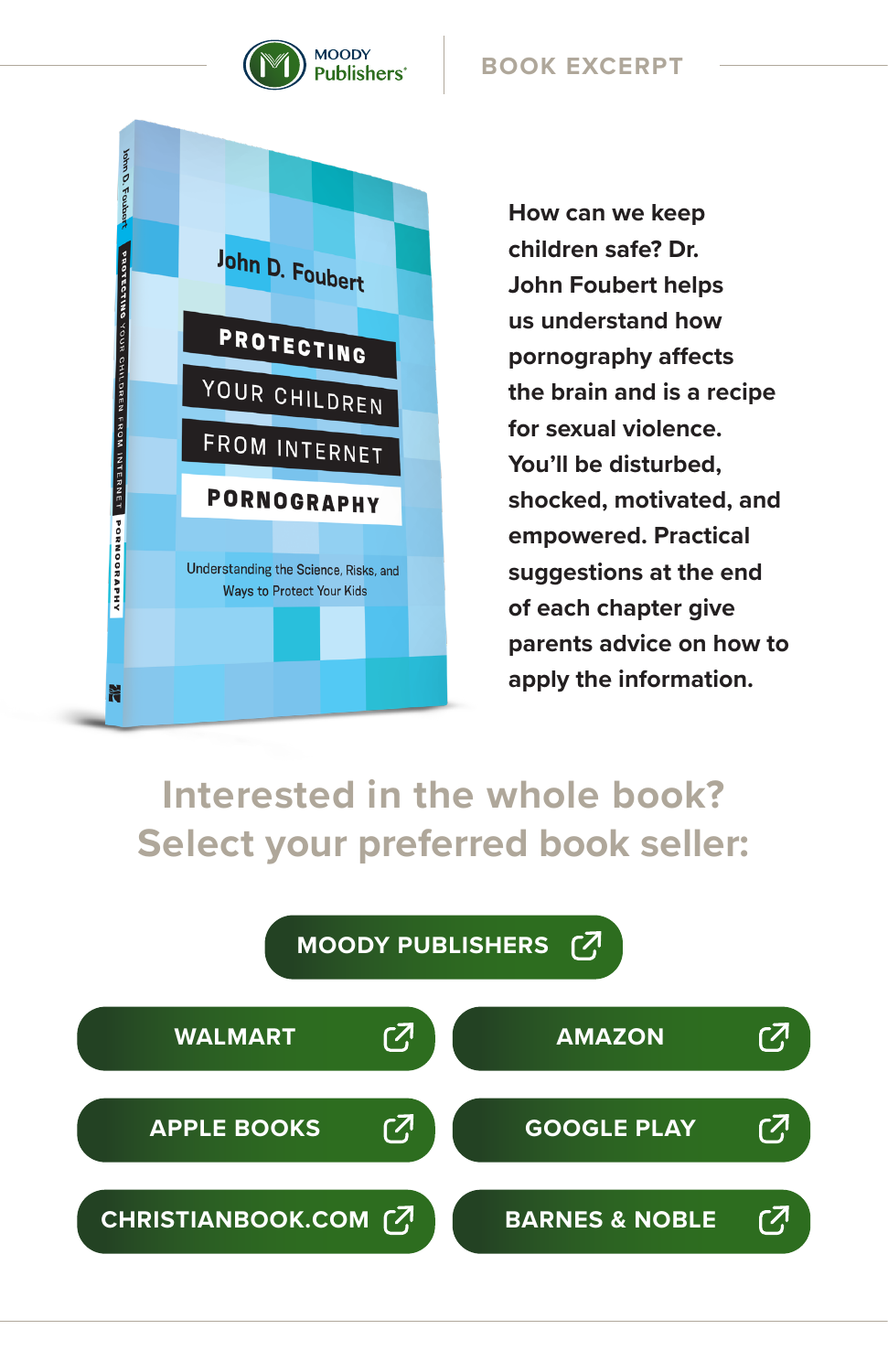# **CONTENTS**

|  | Chapter 1 Why You Should Care about Pornography     | 9   |
|--|-----------------------------------------------------|-----|
|  | Chapter 2 Porn and the Brain                        | 29  |
|  | Chapter 3 The Link Between Pornography and          |     |
|  | Sexual Violence                                     | 43  |
|  | Chapter 4 How the Porn Use of Others May Affect You | 57  |
|  | Chapter 5 Women and Girls' Use of Pornography       | 71  |
|  | Chapter 6 Impact on Teens and Tweens                | 81  |
|  | Chapter 7 How Porn Is Changing Sexual Scripts       | 101 |
|  | Chapter 8 What Else Can I Do?                       | 117 |
|  | Acknowledgments                                     | 131 |
|  | <b>Notes</b>                                        | 135 |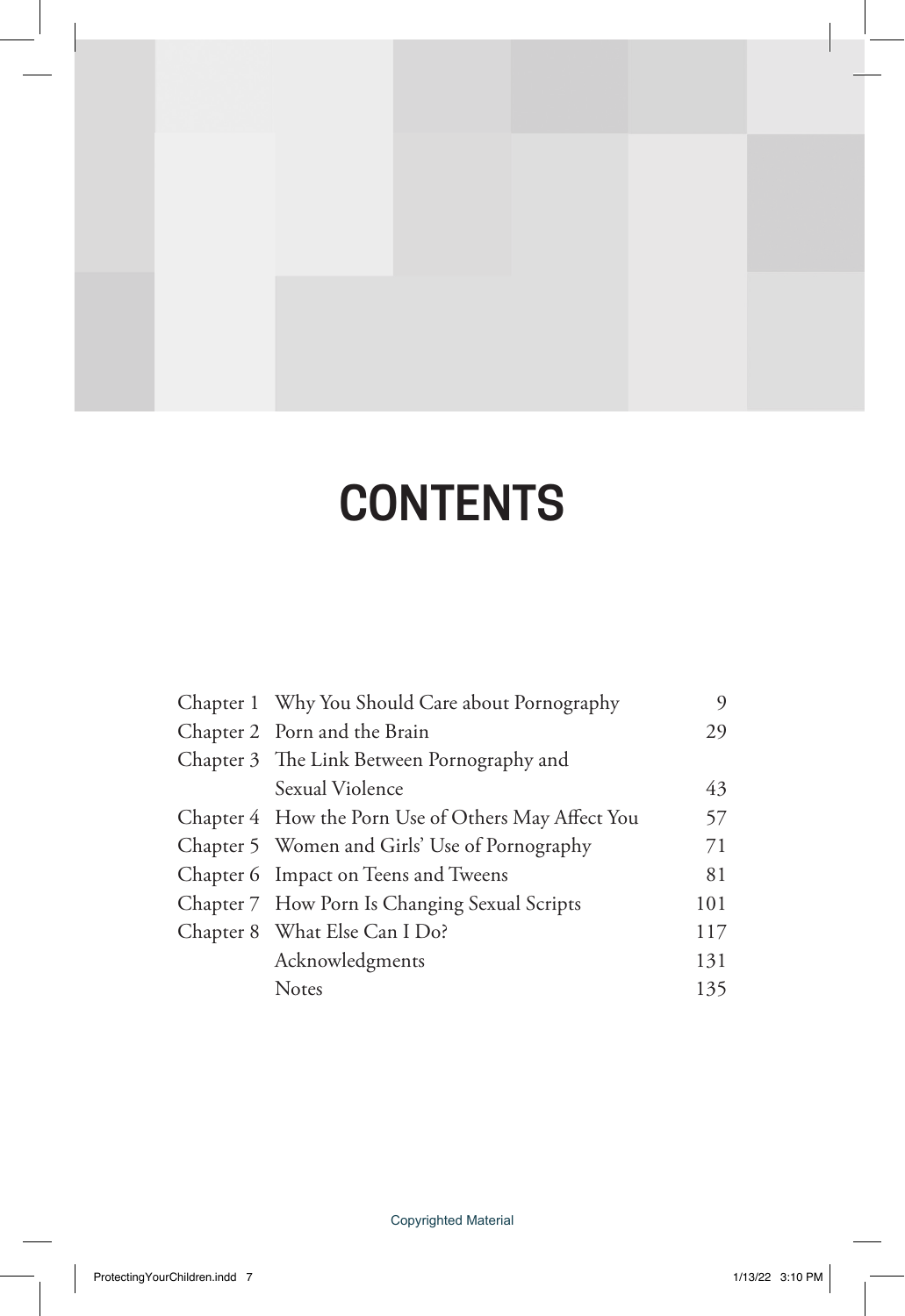Chapter 1

## **WHY YOU SHOULD CARE ABOUT PORNOGRAPHY**

You walk into your eleven-year-old son's bedroom. His back is to you. Over his shoulder, you can see that on his phone he is watching a violent pornographic video clip. How you react then may well have a significant impact on the rest of his life. Will you yell, ignore it, freak out? The best thing you can do as a parent is have a calm conversation with him about it, based on the facts of what pornography does to him, and to others. Are you ready for that conversation? If you are not sure you are ready for that conversation, then this book is for you.

Not long ago, the harmful nature of pornography struck me in the face and shocked my conscience. While researching ways to prevent sexual violence on college campuses, I was struck by how the pornography industry undermined my work without mercy. I wrote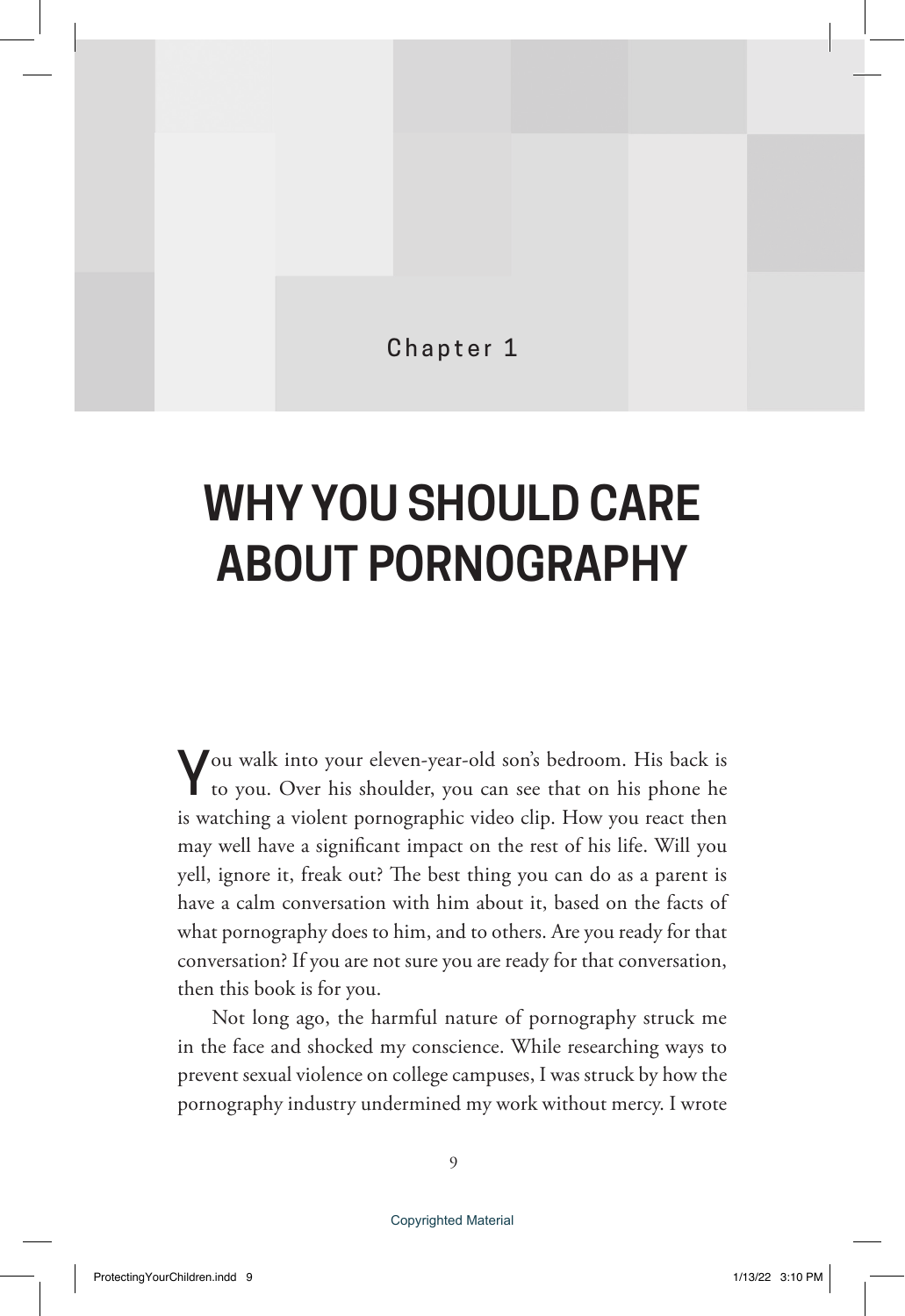this book with the intent of shocking your conscience as well. Like all parents, I know you want what's best for your kids. And in this day and age, it isn't always easy to know what's best. Even if you have strong opinions on what might be harmful to your children, protecting them can feel unrealistic or even impossible. But we must do our best to help our kids navigate a world where people seek to turn a profit by turning sex and sexual violence into a product and selling it to our kids. I'm here to help you understand the many ways that porn can hurt your kids and what you can do about it.

There are any number of reasons why you might not want your children viewing pornography, or you may be on the fence about it. In this book, I will provide you with data and arguments as to why viewing pornography is more harmful than you ever imagined. I also will provide you with practical suggestions on how to talk with your children about the harms of pornography. In order to have such conversations, I want you to know why viewing pornography should be avoided, beyond many of the obvious reasons that may occur to you at the outset.

I want you to understand the very latest research, perspectives of people who study pornography, and the real life stories of those whose lives have been forever changed by the products and services of an industry that makes billions by hijacking their sexuality. The intent of this book is to describe to parents what the best research today shows about the harms of pornography so that you will have a thorough understanding of the intent and effect of today's porn. That will help you in many ways. First, it will help you have informed conversations with your children to educate them about those harms and empower them to make the choice to avoid pornography when possible. In addition, we need a more well-informed public debate about the actual harms of pornography; I sought to distill the latest and best available research for you into this book so that you can have a better informed perspective on the real, devastating harms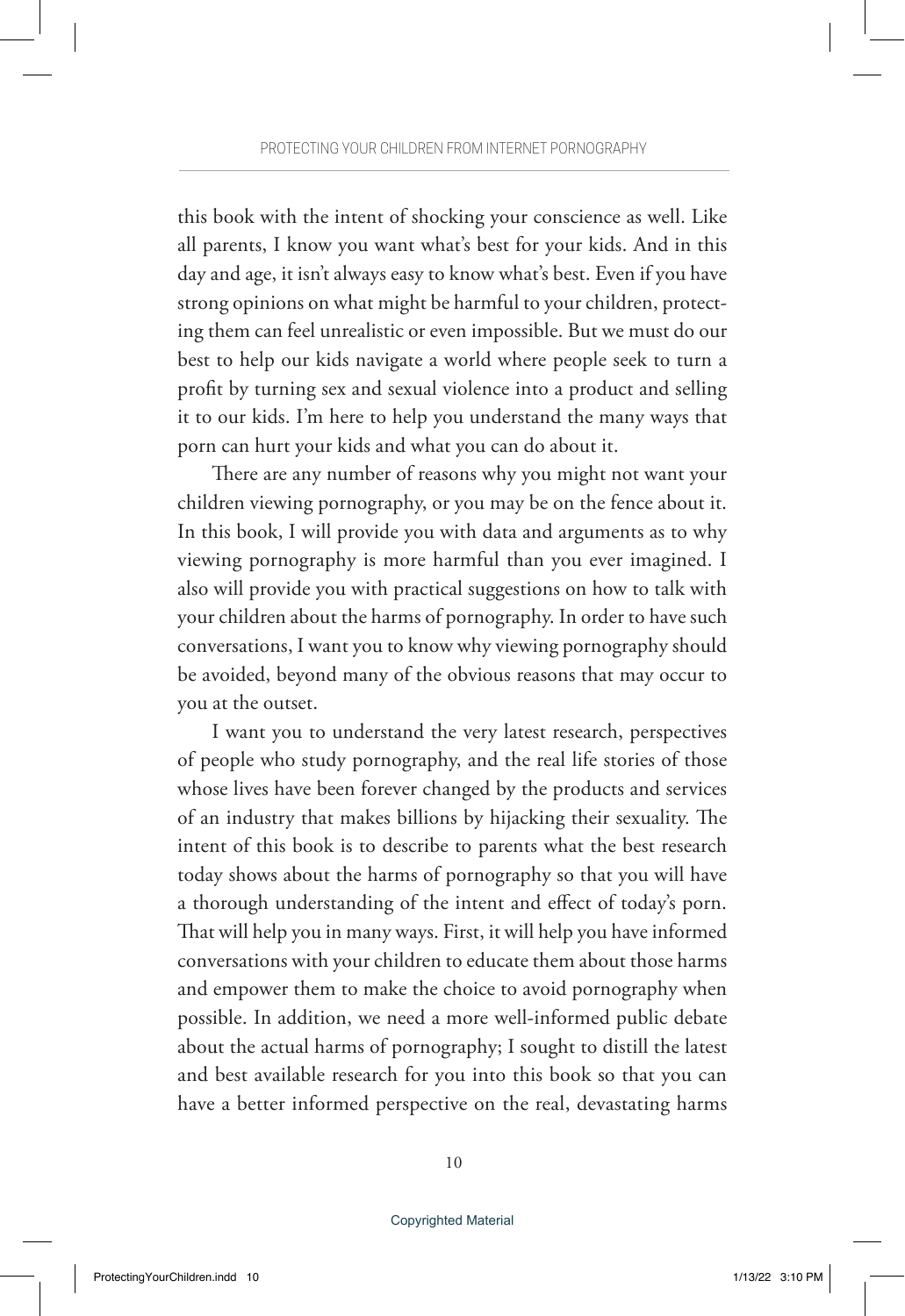of pornography to your children, and indeed to us all. You will read interviews from scholars who have studied pornography for many years. You'll also read about interviews from dozens of people whose lives have been changed forever because of the lies they were sold by the porn industry.

I often hear the argument that people who perform in pornographic media choose to be there, love what they do, and find it empowering. The reality is, those perspectives are largely untrue.

It is degrading. You are constantly called names, you are constantly beat, choked, gagged; there are actually a lot of women who are held against their will. There was one girl I helped that was held against her will for about four days and was violently raped during that period. . . . It is just crazy that someone can get away with such a violent act against someone but everybody justifies it because you know they say, "Oh well, these women ask for it because this is the life that they chose." It is anything but empowering.<sup>1</sup>

These are the words of January Villarubia, who, like most women who have been in the porn industry, went by an assumed name in her films. Alongside the latest research about porn, you will meet her, and many others whose lives have been affected by pornography, in this book. I encourage you to share her story, and those like it, with your children so that they can be more well-informed about the harms involved if they choose to view pornography. This is one such harm they may perpetuate the abuse against women in pornography. Those women are somebody's daughter, sister, or special someone. As you discuss her story with your children, I encourage you to help them recognize that January is a real person, not an object.

Like in January's story, I'm going to talk you through some difficult material. It isn't easy reading about things like the violence in today's pornography. But it is critically important for us as parents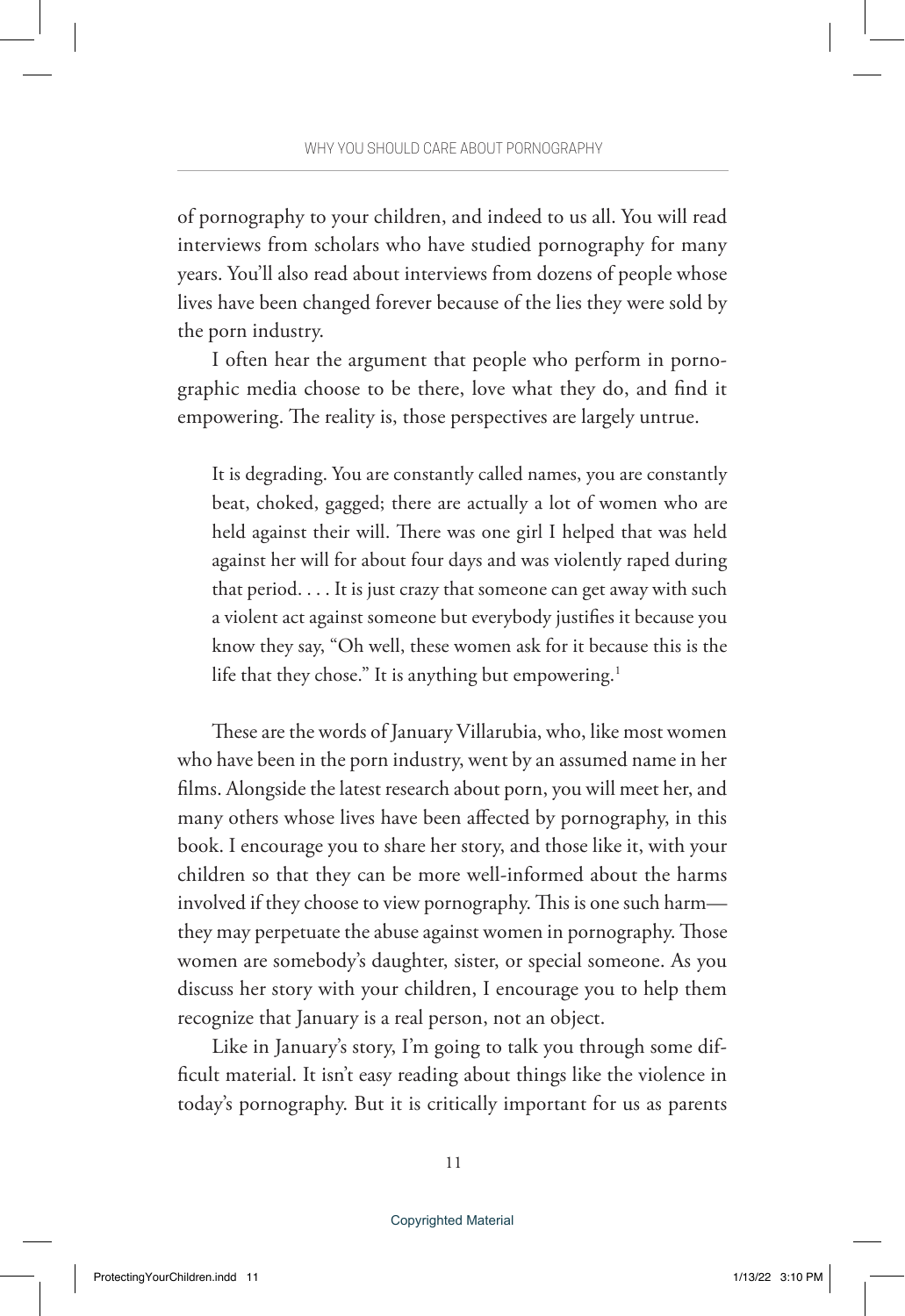because in order for us to talk with our children about pornography, we have to understand what it is that they may be coming across on their devices. Furthermore, I think it is very important that parents understand how bad today's pornography is, so that we can be all the more motivated to protect our children from its harms. If you are reading this, you likely would do most anything to help your kids. Part of helping them is understanding that our children inhabit a porn-saturated world that we didn't experience as children, and they need our help to navigate the dangerous road ahead. This is perhaps one of the most difficult things we will do as parents; but it is also critically important. If we want our kids to be protected from the harms of pornography, we have to start by understanding those harms ourselves. This book will bring you to the point of understanding how bad and harmful pornography is, and it will provide you with numerous practical suggestions regarding what you can do to fight back, including topics to bring up with your children and questions to ask them at the end of each chapter.

#### Porn Is Violent

In the past few decades, the violence that kids (and others) have been exposed to in pornography has grown from occurring in a small niche market, to being more common, to being in almost every scene and image.2 Pornography scholar Megan Tyler notes that the early 1990s brought in a new level of violence into mainstream pornography. In the late 1990s, violence increased further. Most recently, acts so violent in pornography that they lead women to vomit are mainstream.3 Scenes degrading women by showing men's bodily fluids on their face are now commonplace on the internet.<sup>4</sup> Though some pornographers, and those who support them, occasionally play down the violence in pornography, scholars who study pornography note that men in the industry celebrate the fact that their work is abusive.<sup>5</sup>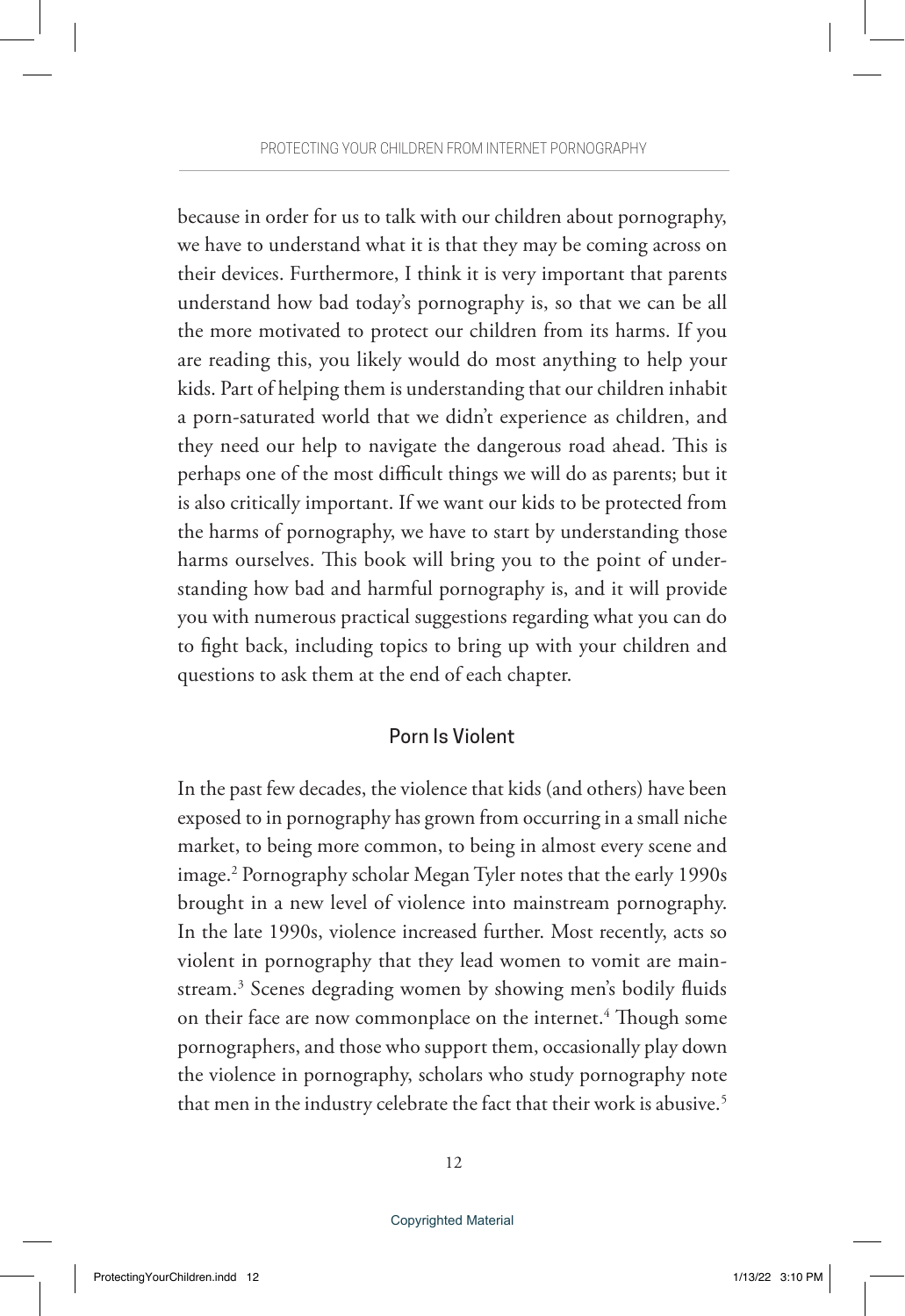One of the most important things about pornography that we need to understand as parents is the way that it objectifies the people in porn, particularly the women. At some point in your life, you have probably heard the phrase "pornography objectifies women." Essentially what this means is that pornography turns a human being into an object to be acted upon, without agency, and without humanity. Objectification in pornography isn't just a philosophical statement; it is fact supported by strong evidence. Research has shown that the more pornography men use, the more they see women as objects, not as people.6 And given the content of pornography, it is no wonder that men see women in it as objects. A 2020 study of internet video clips found that 45% of scenes in online pornography include at least one act of physical aggression. Spanking, gagging, slapping, hair pulling, and choking are the five most common forms of physical aggression.7 Furthermore, in pornography with aggression, women are the target in 97% of the scenes, and the response that they have been told to have during the aggression, while they were being filmed, is almost always either neutral or positive. Men were the perpetrators of aggression against women in 76% of scenes.<sup>8</sup> Thus, pornography teaches viewers that women like to be hit during intimate activity, sending the message that men's violence against women is acceptable. This is a message that we obviously don't want being sent to, or believed by, our children.

Why do you need to know about pornography if you don't already? For too long, people have thought of pornography use as a private issue that wasn't anyone else's business. In fact, pornography is harmful to those who make it and to those who use it, and in turn, harmful to sexual partners or victims who may be hurt by the mistaken point of view that women like to be objects of violence.

One of the scholars I interviewed for this book, Dr. Robert Jensen, is an emeritus professor of journalism at the University of Texas and the author of *Getting Off: Pornography and the End of*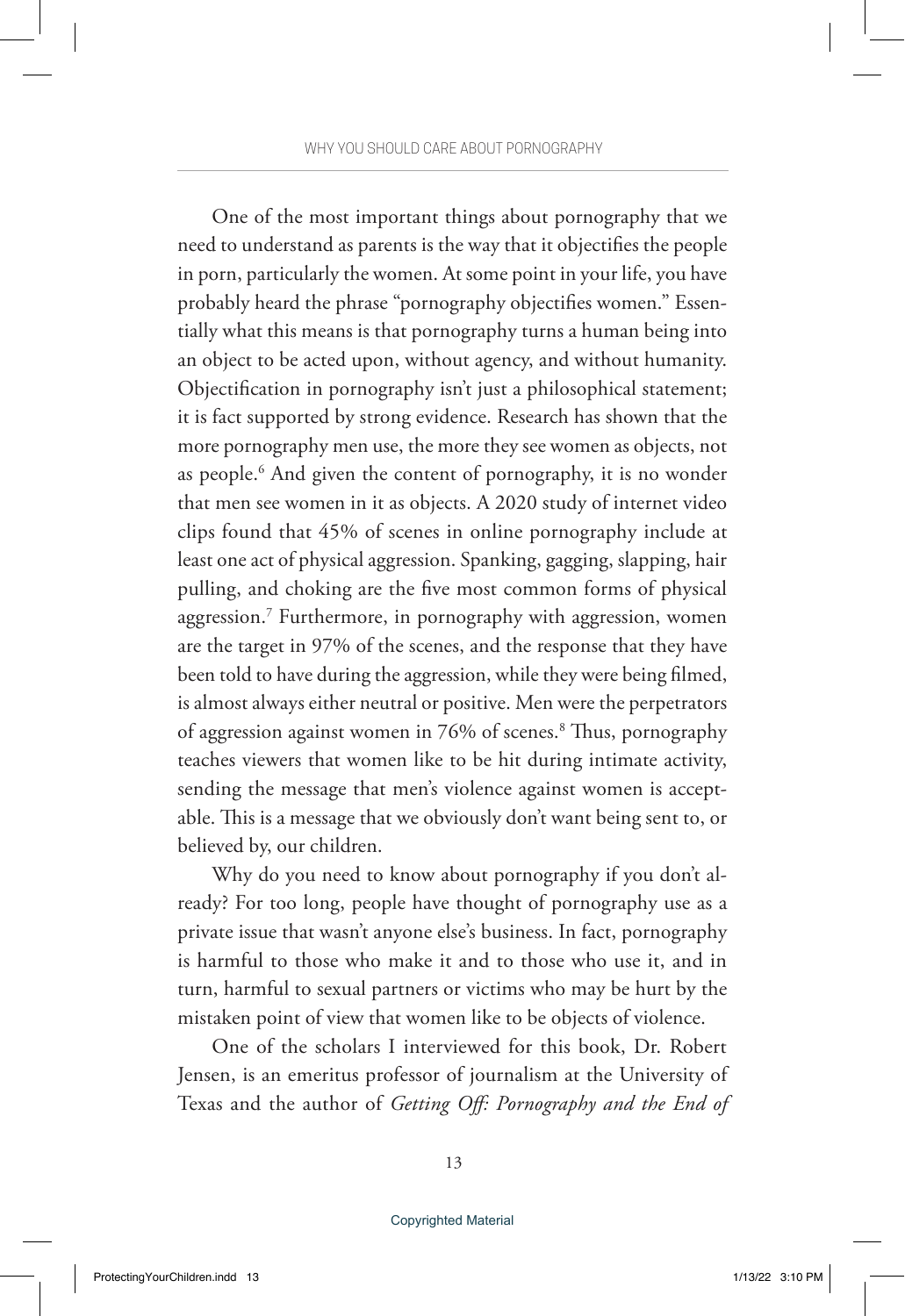*Masculinity*. 9 Dr. Jensen has studied trends in pornography for several decades. He commented on the change in pornography in recent decades.

In the last twenty-five years we know that porn got more aggressive, porn got more extreme. The sexualization of male dominance over females intensified. That is unquestionably true. Nobody in the industry would argue that. . . . We also know that porn got more culturally acceptable, not that everybody likes it, but it is part of mainstream culture in a way it wasn't before. That is the paradox of porn. You would think that something that got more cruel, more callous, more aggressive and more racist at the same time would not become more acceptable in the culture. That tells you something important. It tells you that pornographic values are in fact mainstream. In some sense a lot of that was predictable. What wasn't predictable I think, although in retrospect it should have been, is the degree to which younger women would embrace porn as a sign of liberation. That caught me by surprise.<sup>10</sup>

#### Porn Is Central in American Culture

So just how mainstream are pornography and pornographic values today? One in four internet searches are done to access pornography.11 A study done in 2020 found that 94% of men and 87% of women have seen pornography at some point in their lifetime.<sup>12</sup> Among users of Amazon.com, 92% of men and 60% of women viewed some form of pornography in the previous month. The three primary kinds of pornography consumed were written pornography, pictures, and videos. Videos were consumed most often, but women were much more likely to consume written pornography than men.<sup>13</sup>

Of course, it isn't just adults who are looking at pornography. About half of eighth graders have viewed pornography. Such viewing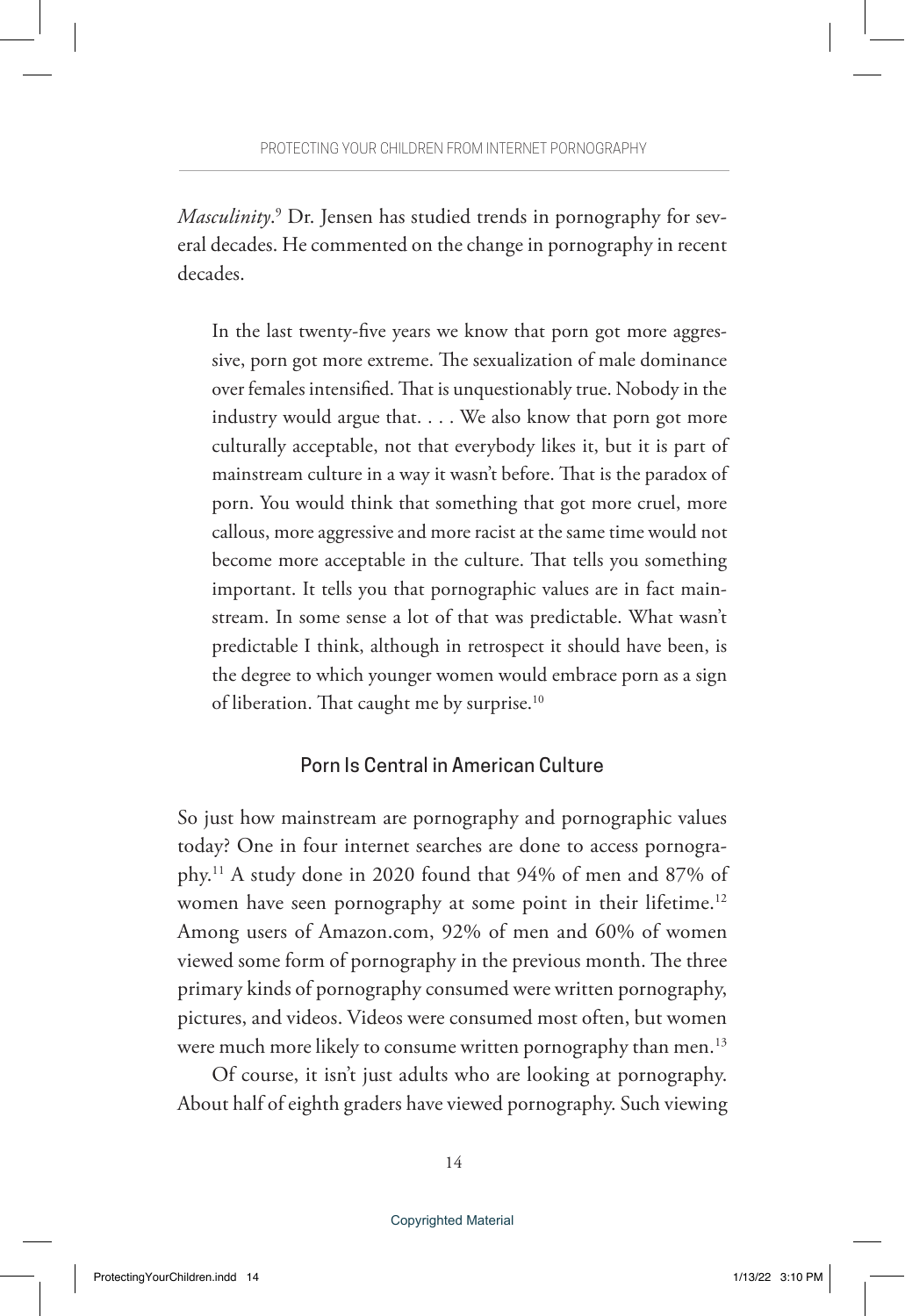makes early sexual debut, unsafe sex, and multiple sexual partners more likely.14 On average, boys see pornography first at the age of thirteen and girls at the age of seventeen.<sup>15</sup> Access to pornography is easy for this age group, given that pornography is most often accessed through smartphones.16 This fact should give pause to any parent whose child wants a smartphone.

During the COVID-19 pandemic, pornography use increased by 11%.17 Data released by one of the world's most popular internet porn sites reveals that in 2019 alone, there were over 42 billion visits to its website.18 If you watched all the new videos uploaded in just one year on that popular pornography site, it would take you 168 years to watch them all.19

The mainstream nature of pornography in society today is made possible by the universal *accessibility* of pornography through portable electronic devices. Smartphones have allowed internet pornography use to increase dramatically.20 Along with accessibility, technologi-

cal changes have made obtaining and viewing pornography something that people, regardless of their age, can do *anonymously*. In the past, to obtain pornography, people needed to interact directly with a live person—workers at video rental stores or checkout staff in convenience stores. Identification would need to be shown. This deterred some children from directly accessing pornography, though they could still

**The money that porn makes in the United States each year exceeds the combined revenues of the National Football League, Major League Baseball, and the National Basketball Association.**

often get it from other people. However, today any kid with a smartphone, computer, or iPad can access millions of free images through a simple web browser. Rounding out the "Three A's" of pornography,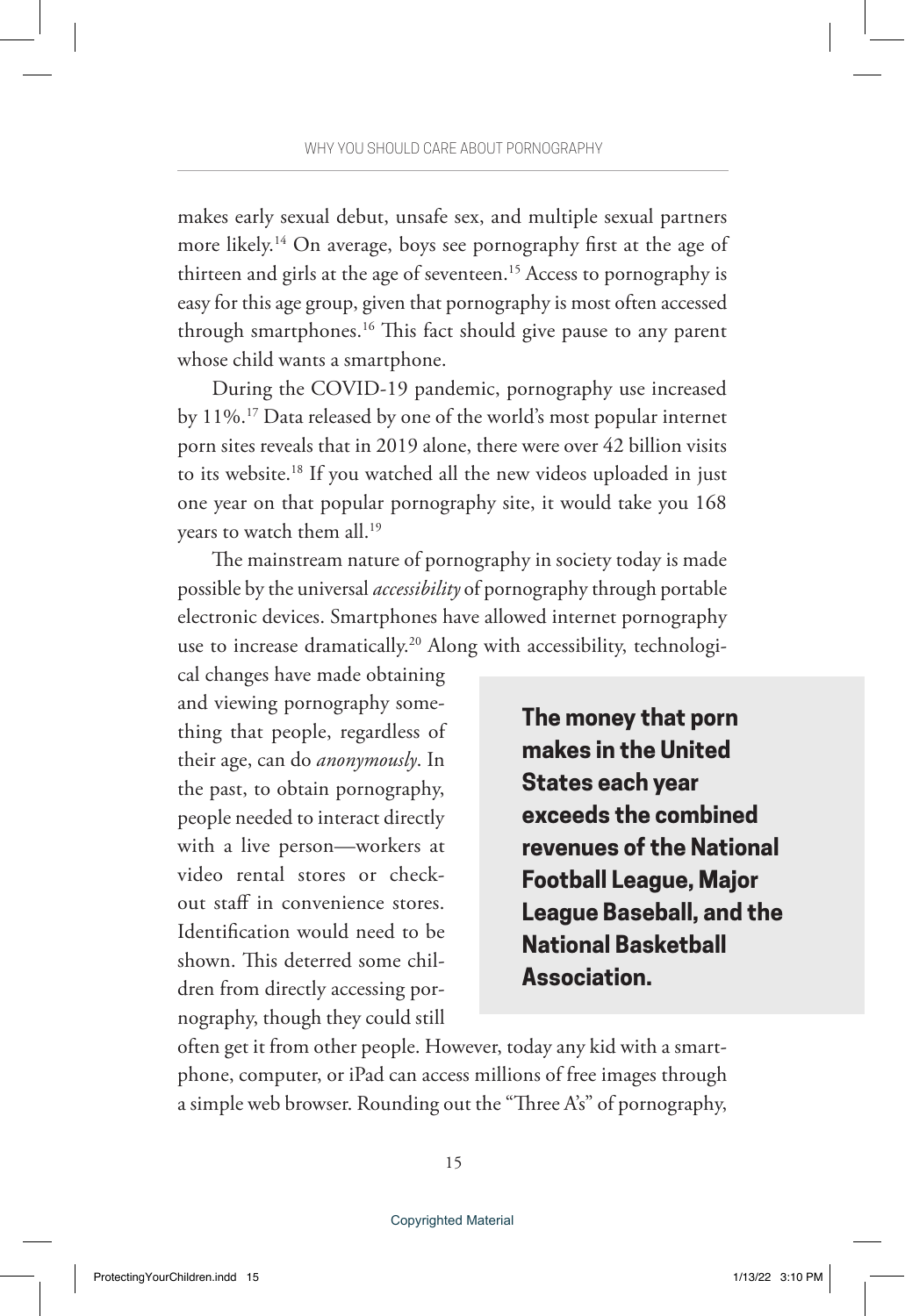*affordability* is another reason that use is so ubiquitous.<sup>21</sup> There is a lot of free porn available, even on the initial screens of paid websites.

Pornography is mainstream not only in popular culture, but also in the business world. In order to understand pornography, the first thing to realize is that it is a business that wants to maximize profit. In 2010, worldwide pornography revenues from a variety of sources (the internet, sex shops, videos rented in hotel rooms) were approximately \$100 billion.22 That staggering amount of money is more than the combined revenues of Microsoft, Google, Amazon, eBay, Yahoo, Apple, and Netflix that same year.<sup>23</sup> The money that porn makes in the United States each year, about \$13 billion, exceeds the combined revenues of the National Football League, Major League Baseball, and the National Basketball Association.24

When you think about where all of this money goes, you are likely thinking the big pornography producers. And to a large extent, you are right. However, a significant amount of money is also being made by companies that aren't usually thought of as being part of the larger money-generating machine of porn. Not long ago, Time Warner reportedly made so much money off of pornography that it had the rapt attention of their then-CEO, Glenn Britt. In an article for a pornography business trade publication, Britt is quoted as complaining that revenues from their video-on-demand service were falling. He blamed the decline in profits on the rising availability of free online pornography.<sup>25</sup> Of course the major credit card companies make a lot of money from paid online sites, though that may be changing with their realization that they are subsidizing child exploitation. It is important to note that there are many mainstream businesses that have a substantial investment in keeping pornography as a vibrant moneymaker for them.

Of course, most pornography today is free to the user, at least at first. But people who use it for free still make money for the pornography websites through advertising revenue. The more people who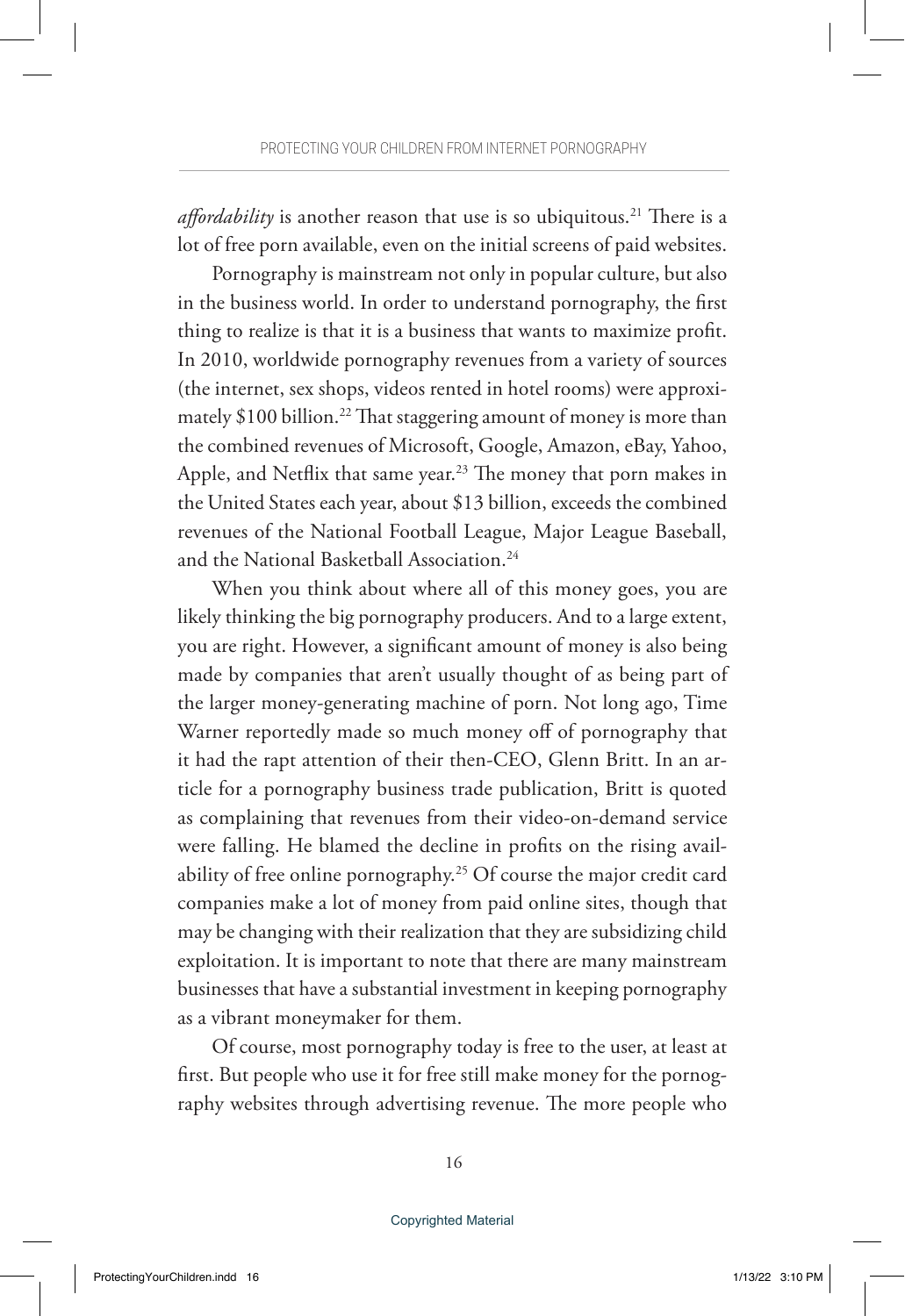visit a "free" porn site, the more money they can charge for advertising. Even free porn isn't really free. Another scholar I interviewed, Dr. Walter DeKeseredy, has written about twenty books and is the author of a prominent theory about sexual violence. Currently, he serves as director of the Research Center on Violence at West Virginia University. According to Dr. DeKeseredy, making such a high volume of pornography free is a trick to get the user to spend money in other ways—for example, on using phone sex or premium content that is behind a pay wall. He noted significant concern about how young people are having their brains rewired to think of sexual relations as violent. This violence is creating a generation of children who are increasingly likely to think that sex and violence should mix.

If you were alive and old enough to understand the news in the year 1994, you likely remember the iconic picture of leaders of several big tobacco companies testifying before Congress.26 In contrast to a mountain of data available, some of which they themselves reportedly suppressed, the tobacco industry executives testified that they didn't believe cigarettes were addictive. Interestingly, they also said they hoped that their own children wouldn't smoke. In a similar way, there are powerful voices today that try to convince the public that using pornography isn't harmful.<sup>27</sup> Their claims stand against hundreds if not thousands of studies demonstrating that pornography harms people, often badly.<sup>28</sup> Just because someone who is powerful says something that sounds convincing, doesn't make it accurate. Sometimes, these people have ulterior motives. As you read this book, I hope that first and foremost you will consider the evidence offered and come to your own conclusions.

#### Pornography Impacts Behavior

Does viewing pornography impact the behavior of our children, and others? The weight of the scientific evidence offers a convincing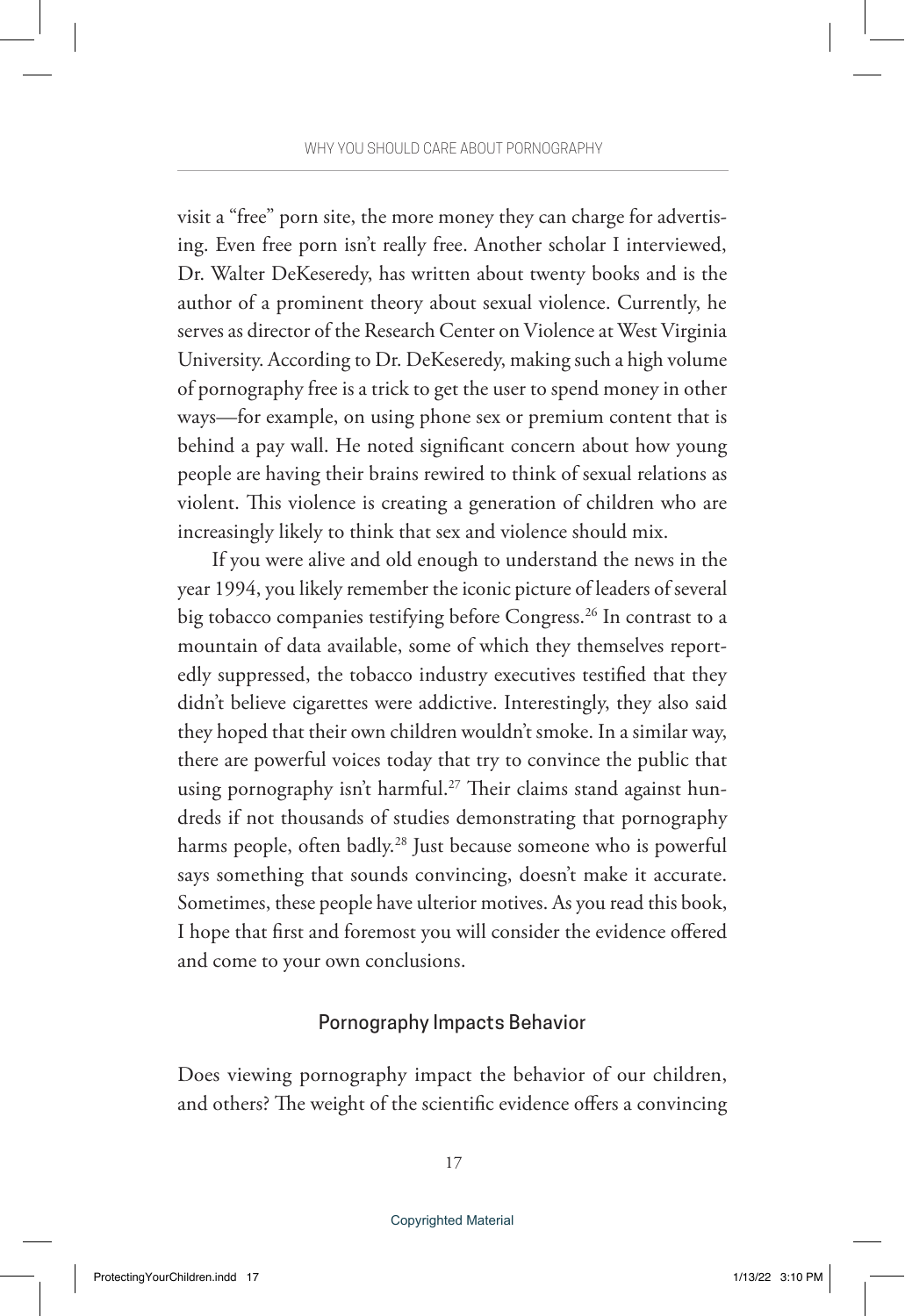response: yes. How? Pornography creates a sexual script that then guides people's sexual experiences.29 A sexual script essentially expresses the ideas that people have in their mind about how a sexual encounter unfolds from beginning to end. The script that today's pornography encourages is anything but consensual and affectionate. It is extremely violent, steering people into selfish acts of sexualized violence.

Anti-pornography author Pamela Paul notes that the ubiquity of pornography has made our culture "pornified," meaning that aspects of and values within pornography have seeped into popular culture. Indeed, the vast *majority* of movies made today are pornographic. The most recent data reveals that 11,000 new porn films are shot each year versus just four hundred G, PG, PG-13, and R-rated Hollywood movies. The 11,000 figure doesn't even include pornography that is not in a movie, such as in still photographs or increasingly popular short snippets on a website.<sup>30</sup>

Much of this book will help you as a parent understand the connection between watching pornography and acting out what one sees. One way that pornography is affecting today's sexual behavior is in the rising popularity of anal sex, including among teenagers. In fact much of today's pornography includes male-to-female anal sex. There is growing evidence that men are requesting this behavior in their own sexual relationships. In my interview with Dr. DeKeseredy, he noted that medical journals are now showing an increase in women's rectal damage from anal sex. It doesn't take a physician to tell you that there is a connection between the two.

Perhaps more than any group, pornography is impacting young men. One of the leading scholars of gender and masculinity is Dr. Michael Kimmel, a professor at SUNY Stony Brook. He describes a typical pornography scene as an "erotic paradise where both women and men are constantly on the prowl, looking for opportunities for sexual gratification," robbing women of their agency and creating a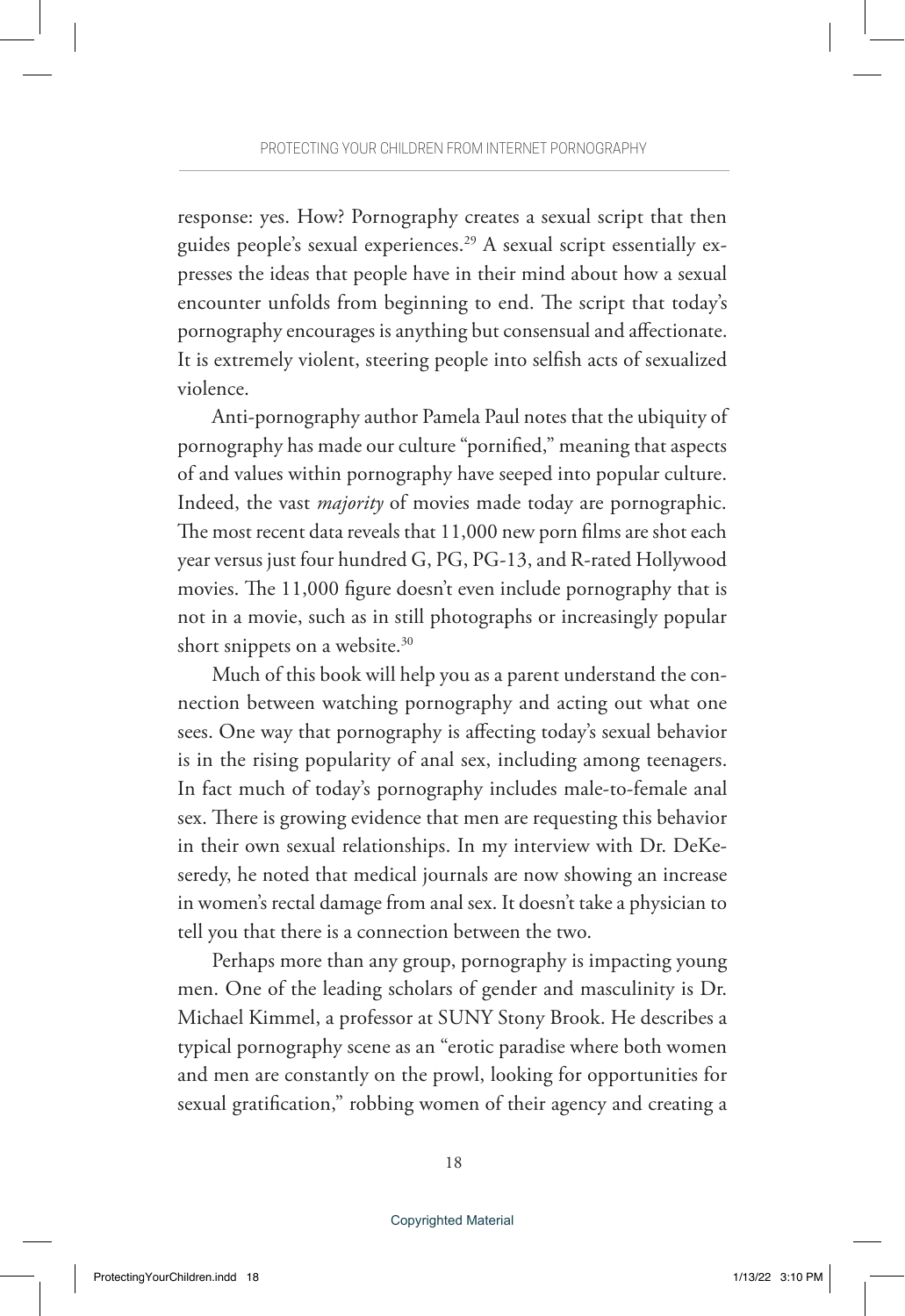fantasy world that "is in fact a projection of men's sexuality."31

No wonder so many guys want to look, and get hooked. One of Kimmel's more interesting findings is that young men gravitate toward more extreme, violent forms of pornography. Their viewing patterns are often group oriented with casual banter among guys making fun of the women in the images they ingest. By contrast, today's adult men tend to watch pornography alone or with a partner, and lean toward genres where women appear to have high sexual desire and enjoy what they are doing. Younger guys do not typically seek women's expressed pleasure in pornographic media. Though the female actor may speak words of enjoyment, the facial expressions, tears, and positions make the woman out to be pained, prostituted, and humiliated. Furthermore, the language used by pornography users encourages the denigration of women.<sup>32</sup> This trend toward younger guys seeking more violent pornography is a dangerous sign for our children, given the connections between watching and imitating sexualized violence.

Another harm, referred to in my interview with Dr. Robert Jensen, comes up in men's intimate relationships. He noted that after his talks about pornography to a variety of audiences, he often has men come up to him saying, "I can't get an erection without thinking about porn. I can't perform sexually if I don't have a pornographic loop going on in my mind." Research I will review later in this book confirms this observation.

One of the leading thinkers about pornography today is philosopher Dr. Rebecca Whisnant at the University of Dayton. When I interviewed Dr. Whisnant, she noted that the pornography industry has a financial incentive to get people, especially boys and men, habituated early in life on a kind of online sexual experience so that they, as an industry, can maximize profit.

Another scholar I will introduce you to in this book is Dr. Mary Anne Layden; she is the director of the Sexual Trauma and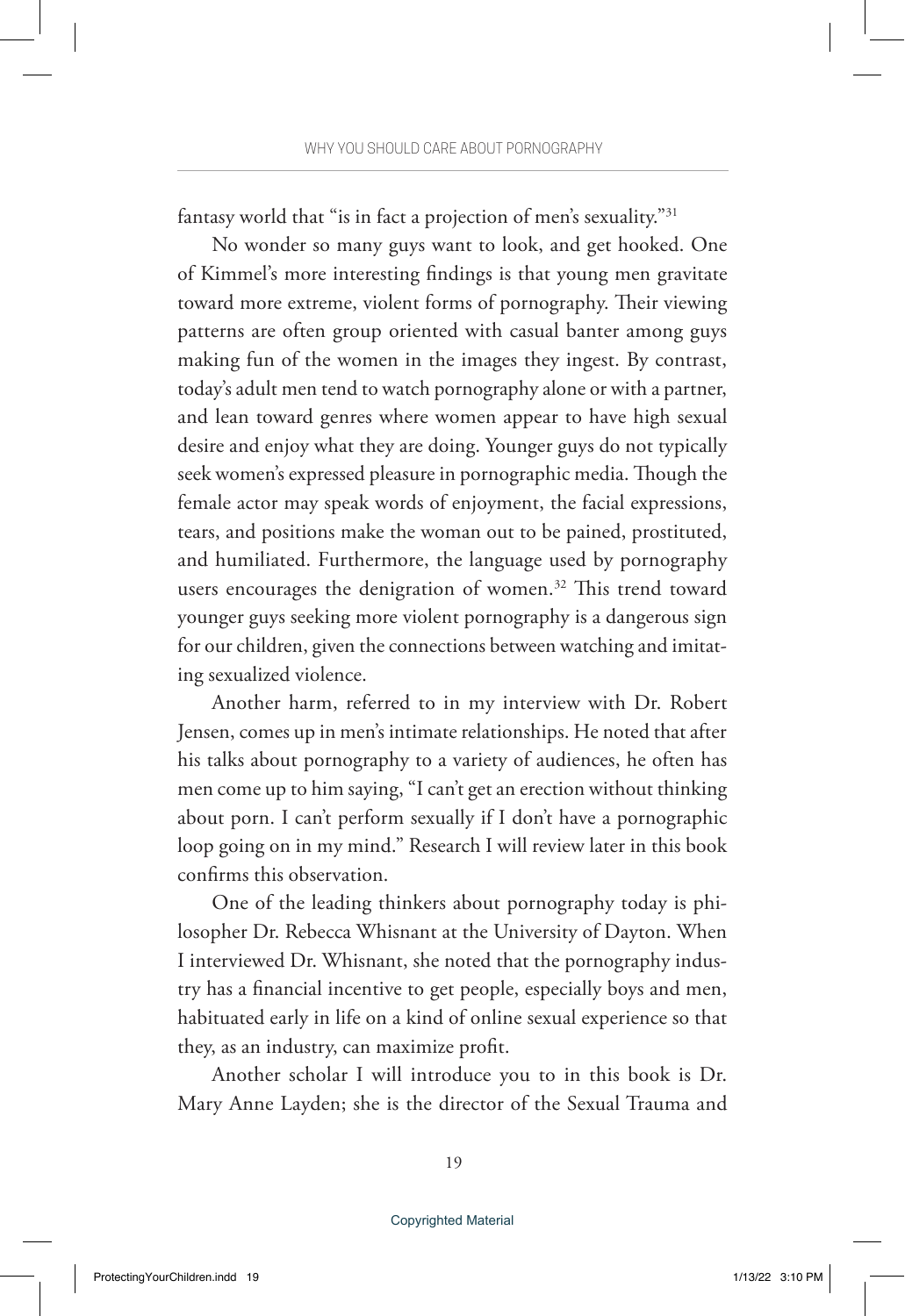Psychopathology Program at the University of Pennsylvania. She points to yet another harm of pornography she realized through her practice as a therapist. In a book chapter she wrote in *The Social Costs of Pornography* she shared:

I've been a psychotherapist for twenty-five years. I specialize in the treatment of sexual violence victims and perpetrators and sex addicts. I spend all day, every day talking to rapists, and rape victims, pedophiles and incest survivors, sex addicts, pornography addicts, prostitutes, strippers, and pornography models. After I had done this work for about ten years, I had a sudden realization that I hadn't treated one case of sexual violence that didn't involve pornography. You don't have to have a PhD in psychology to realize something is going on here.<sup>33</sup>

The people she has treated evidence the link between pornography and sexual violence. We will go into this phenomenon in detail in chapter 3.

Indeed, something is going on here. In the rest of the book, we will explore the issues I've introduced in this chapter more thoroughly. As we do, the definition I will use for pornography is one used by researcher Michael Lastoria: "Any kind of material aimed at creating or enhancing sexual feelings or thoughts in the recipient and at the same time containing explicit exposure and/or descriptions of the genitals and/or sexual acts."34 This definition encompasses pornographic materials such as videos, pictures, and text. This definition will allow us to look broadly at a wide variety of impacts. The research on these impacts sends a strong message: pornography inflicts devastating harms on the viewer.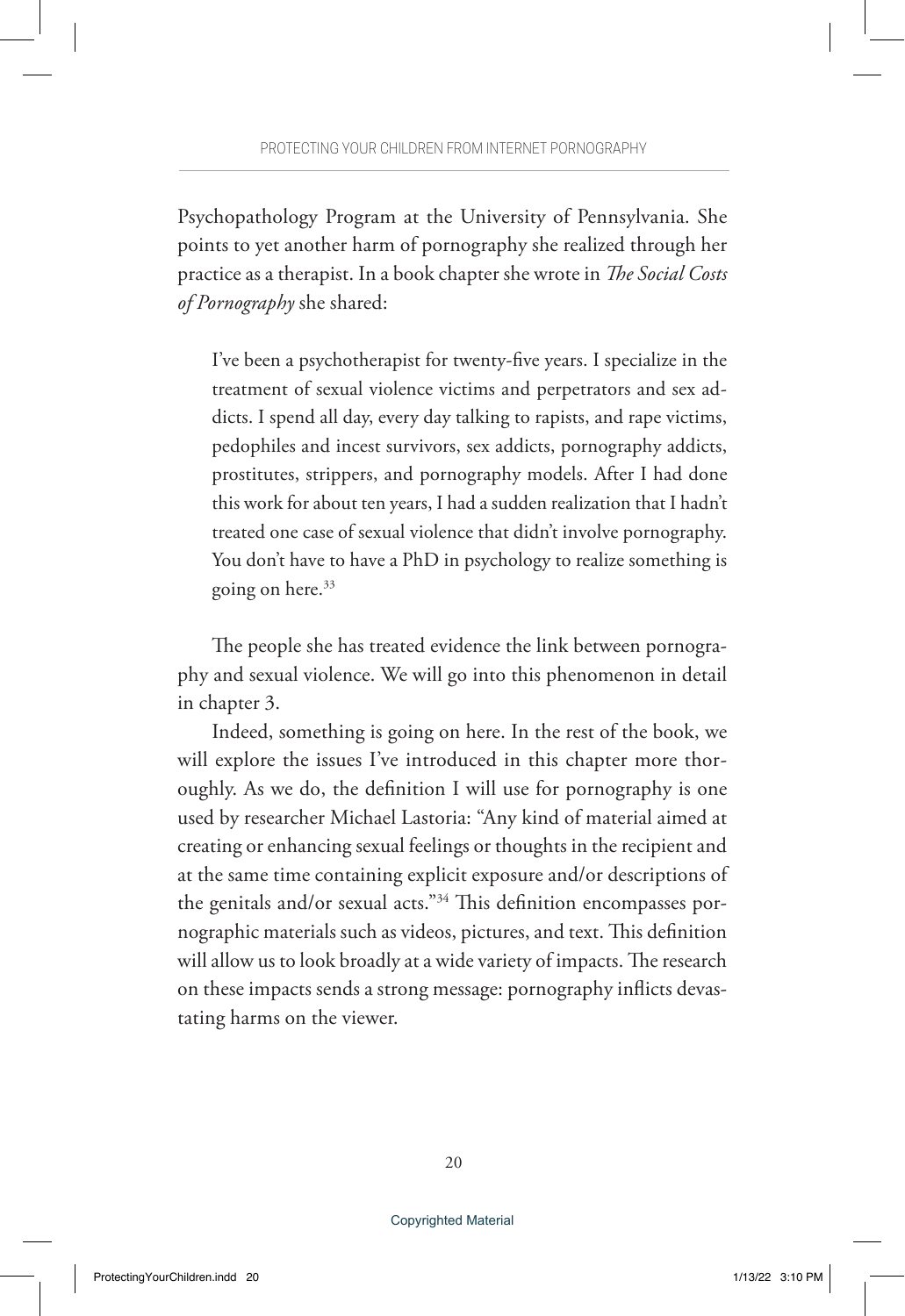#### Why This Book?

I wrote this book so that you could gain a better understanding of the research on how pornography is harming our relationships, our children, our society, and us. Depending upon how you view the world, you may believe that pornography harms a great deal, or little to not at all. You may believe that there are some obvious benefits to pornography. I start by saying I respect where you, the reader, are coming from on this topic. What I hope you will consider as you read this book is that there are harms of pornography that you likely have not thought about before, particularly harms that can be done to your children when they become exposed to it. You have probably discovered harms in this very chapter that you were unaware of before. Whether you think porn is a cancer on our society or is a tool for women's empowerment, I hope that you will read this book critically and consider the evidence it offers.

I wrote this book to shock your conscience because shocked consciences promote action—and action is exactly what I hope to inspire, action to curtail the use of pornography, action to protect our children from having their sexuality hijacked, and action to hold pornographers accountable for their distribution of illegal, obscene material. I don't intend to make my arguments with flimsy statistics or hyperbolic statements. Rather, I intend to expose you to the reality of the content, intent, and effects of pornography on you and those you love, most especially, your children.

On the personal side, it may be that you have viewed pornography a few times and thought it was gross, you may love it and watch it daily, or you may have never seen it. No matter what exposure to pornography you have had, others around you have been exposed. The statistics I share in this chapter, and throughout the book, testify to that reality. Pornography use has become nearly ubiquitous for men in the United States, for a growing number of women, and for a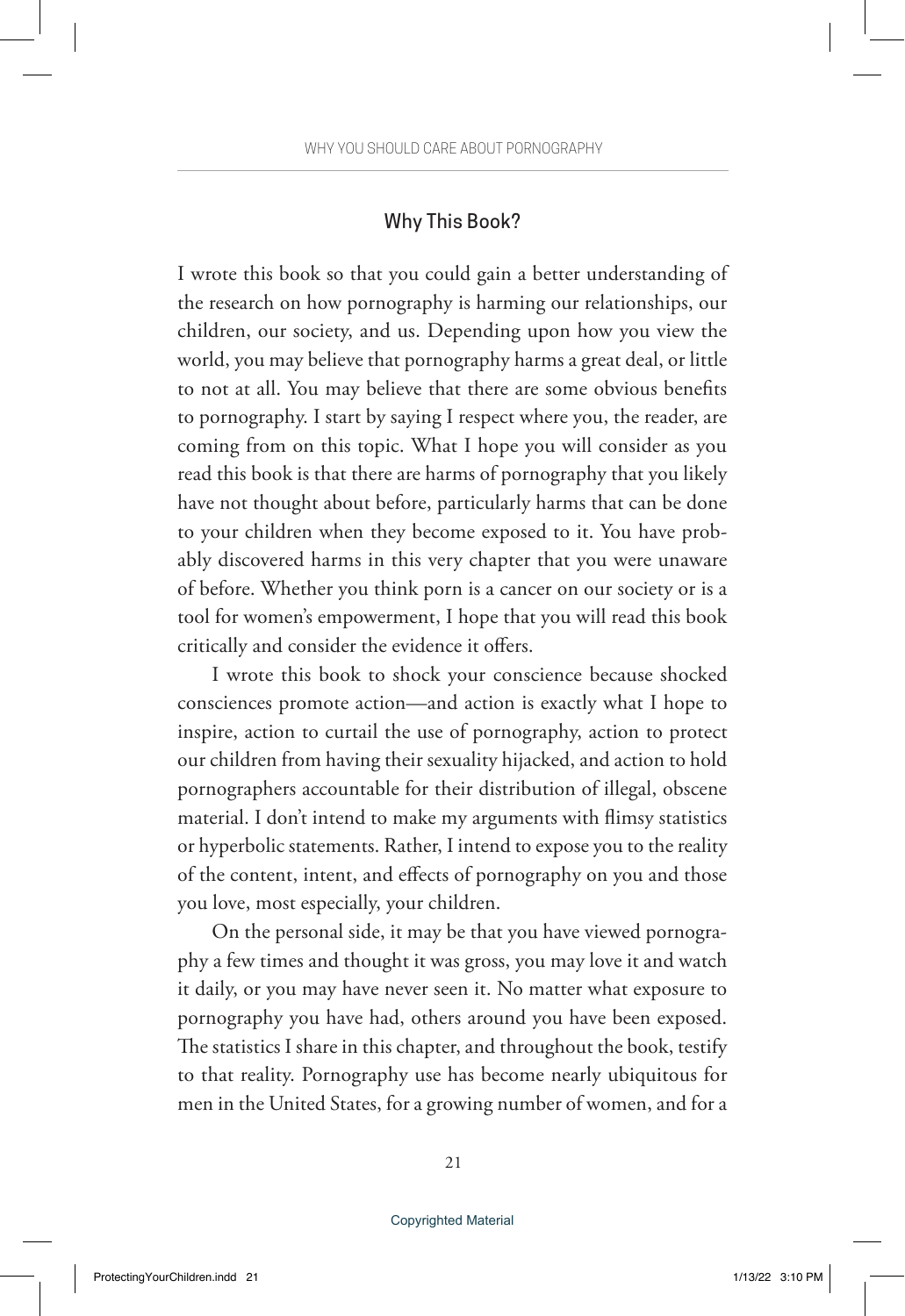majority of teens and a growing number of preteens. The lessons they learn from porn shape our culture—the culture you inhabit.

I intend to describe, in the plainest and most reliable way possible, the effects of pornography. I am a scholar who has studied and written about sexual violence since 1992; I've studied the effects of pornography since 2006. In addition to findings from rigorous, peer-reviewed research, I will interweave descriptions of experiences of people I interviewed for this book who are like you and those you know. They will describe how pornography has affected their lives. Their stories are likely to resonate with you. Each research participant I interviewed selected their own pseudonym for this book, so I will refer to each using the name they chose. I have altered details that are not central to understanding their lives, in order to help protect their anonymity. In this book, I will also share the perspectives of some of the most renowned scholars and thought leaders about pornography today. Their real names are used, with their permission. This book will introduce you to their professional roles and their best research and ideas about pornography.

I caution you. If you are someone who has experienced sexual violence or someone who might be described as "easily grossed out"—there are portions of this book that you may find very difficult to read. You may choose not to read some parts or even choose not to read this book at all and give it away to a friend. While doing the research for this book, I often became sick to my stomach or deeply disturbed by the research I read, and the interviews I conducted; especially when I thought about how pornography could affect my children. I encourage you to proceed cautiously with reading what is contained in this book. Do so if and only if you believe you are ready to hear disturbing material. And please take good care of yourself as you do. My great hope is that this book will play a pivotal role in motivating a new generation of parents who can speak intelligently about the harms of pornography to their children and to others and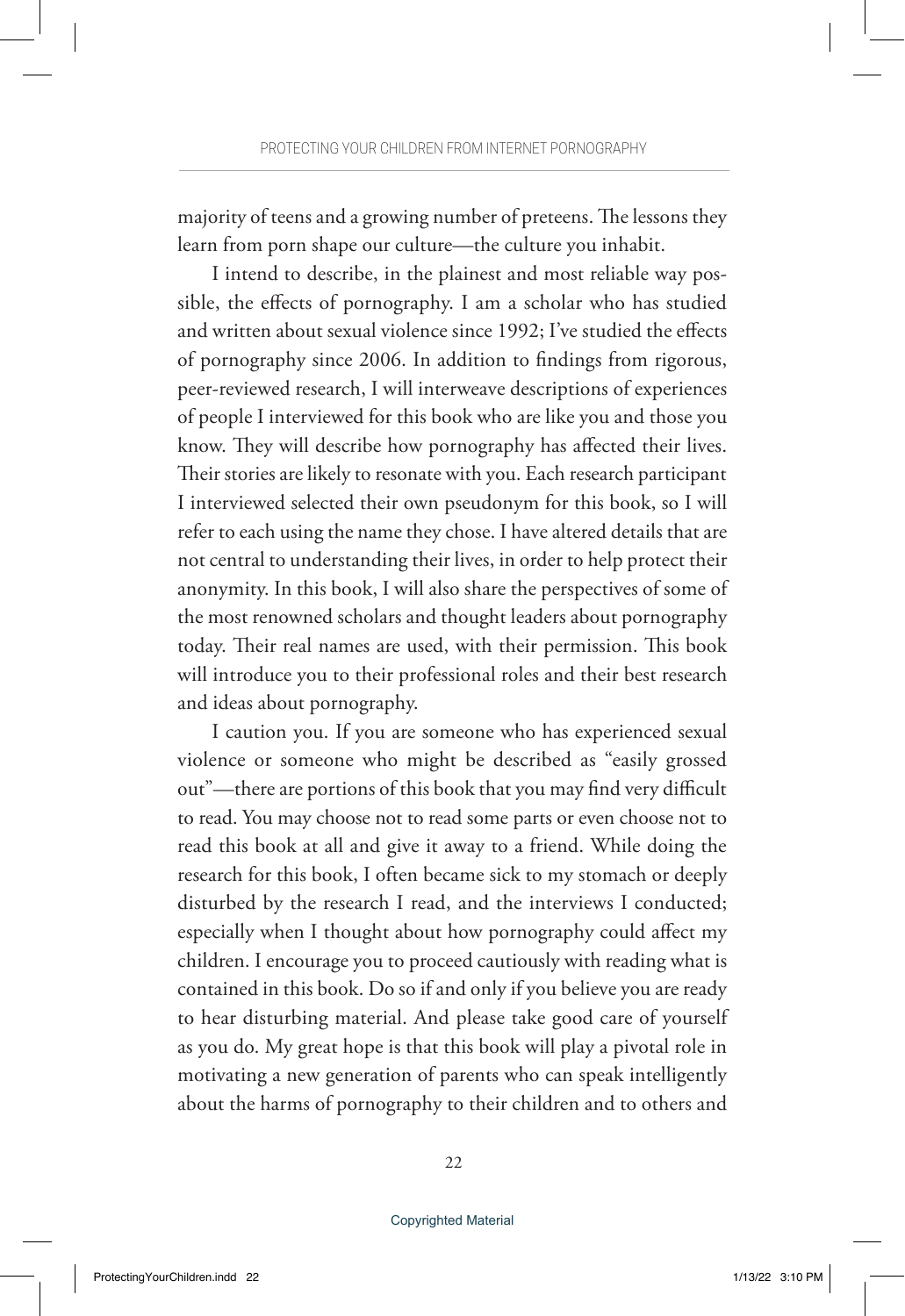who understand why we need to band together to fight the hundredbillion-dollar porn industry. The health of the next generation depends upon it. Thank you for choosing this book. I hope you find it powerful, informative, and motivating. For even more updated information on the harms of pornography, please visit my website, www.johnfoubert.com and check out the section "Is Porn Bad?" for the latest research on the harms of pornography.

#### Practical Suggestions

We opened this chapter with a scenario in which you find your eleven-year-old son using pornography. My best suggestion is to have many conversations with your children before they enter the tween years, conversations where you talk about your family's values on taking pictures and how we don't take pictures of people without their clothes on. Because we don't take pictures of people who don't have clothes on, we also don't look at pictures of people without their clothes on.

Even before having that talk, it is important to build a relationship where having such conversations is possible. Dr. Cynthia Chioco-Conroy is a clinical psychologist I interviewed for this book. Her major piece of practical advice for parents is to foster a relationship with your children where lines of communication are wide open. She suggests that as you make parenting decisions, you prioritize making choices that nurture and protect the parent/child open communication relationship. She also had advice on many practical questions to ask your children. Throughout this book, I will share, at the end of each chapter, questions you can ask your children.

Dr. Chioco-Conroy acknowledges that it is difficult to have a conversation with your child about the issue of pornography; she also states that it is critical and that it should be an ongoing dialogue. As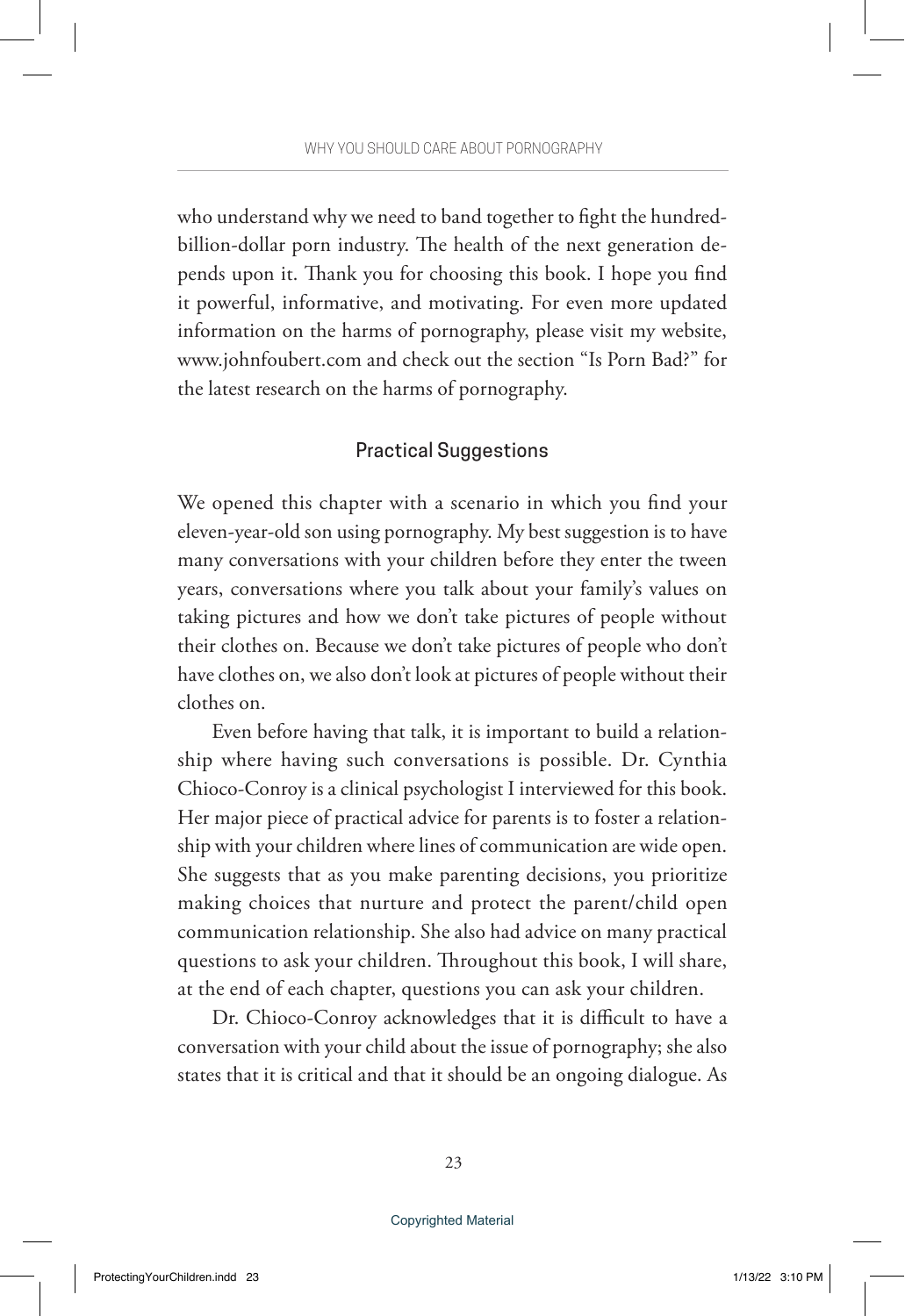a resource, she recommends the website Defendyoungminds.com as one that can be very helpful.

Questions that Dr. Chioco-Conroy suggests that we use when talking with our younger children about pornography include: "Have

**Questions to ask tweens and teens include "Have you seen pornography when you have been with your friends?"**

you heard your friends or other people talking about pornography?" "What are some things that you remember them saying?" "What do they talk about?" "Do you know what pornography is?" And give them a simple definition of what it is. Other questions might be, "Have any of

your friends seen pornography? Have you yourself seen anything you know that made you feel uncomfortable? Have you seen pornography? Has anything on your computer popped up that you think might have been pornography?"

For older children who are in the tweens and teens stage, Dr. Chioco-Conroy notes that we should acknowledge the importance of their peer group. Questions to ask tweens and teens include "Have you seen pornography when you have been with your friends?" "What questions do you have about things that you have seen or heard?" Equally important is listening carefully to what your child says and let that guide you to ask further questions. She added, "In the teens and tweens stage, that peer group becomes important, so ask them, when they have seen pornography, have they been with their friends? And really listening to what your child says will guide you then to know what next questions to ask. But those might be ways to begin that conversation." Also: "What questions do you have about things that you have seen or heard?"

Another counselor I interviewed is Donnie Van Curen, LMFT (licensed marriage and family therapist). I asked him for some advice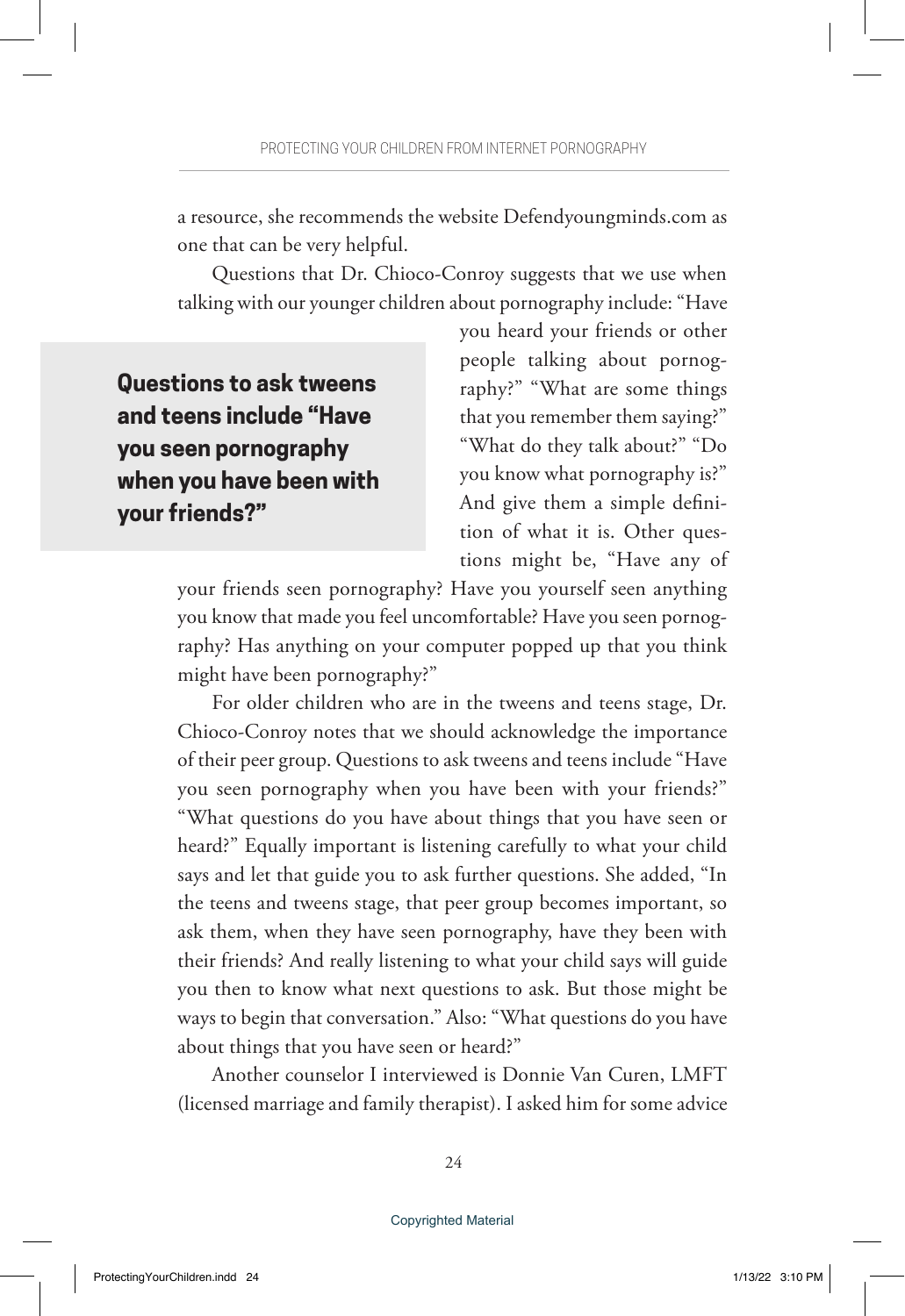on what parents can do to prepare to educate their kids about pornography. Similar to Dr. Chioco-Conroy, he emphasized that parents should make it a high priority to build a strong relationship with their children. He recommends investing time in our children (with our phones off) and focusing on building a solid relationship.

So, if you were to find your eleven-year-old son looking at pornography, my advice as a father and as someone who has studied pornography for many years is to build on the relationship you have built with your son and have a calm conversation with him about it. Discuss how it is natural for him to be drawn to these images, but these pictures are harmful to his development as a person. As you read the rest of this book, you will learn much more about these harms and can educate your children about them using your own style, preferences, and manner. Now, I hope you will read on to learn about these harms as we work together to educate and protect our children. Let's continue unpacking the problem of pornography in these next pages.

#### Talk with Your Children

This chapter briefly introduces several topics. I encourage you to bring up all of these with your children, bearing in mind which of them are, in your view, age-appropriate. Many of these topics will be dealt with later in the book in greater detail, offering you a chance to discuss them further. At the end of each chapter you will find a "Talk with Your Children" section, which both summarizes key topics and themes and includes thought-provoking questions for your teen or tween children. You might also read aloud from the chapter, choosing sections or passages you find most relevant.

The topics below are ones I recommend you discuss with your children. After having an initial discussion of these concepts, go to the next section and consider asking your children the questions provided.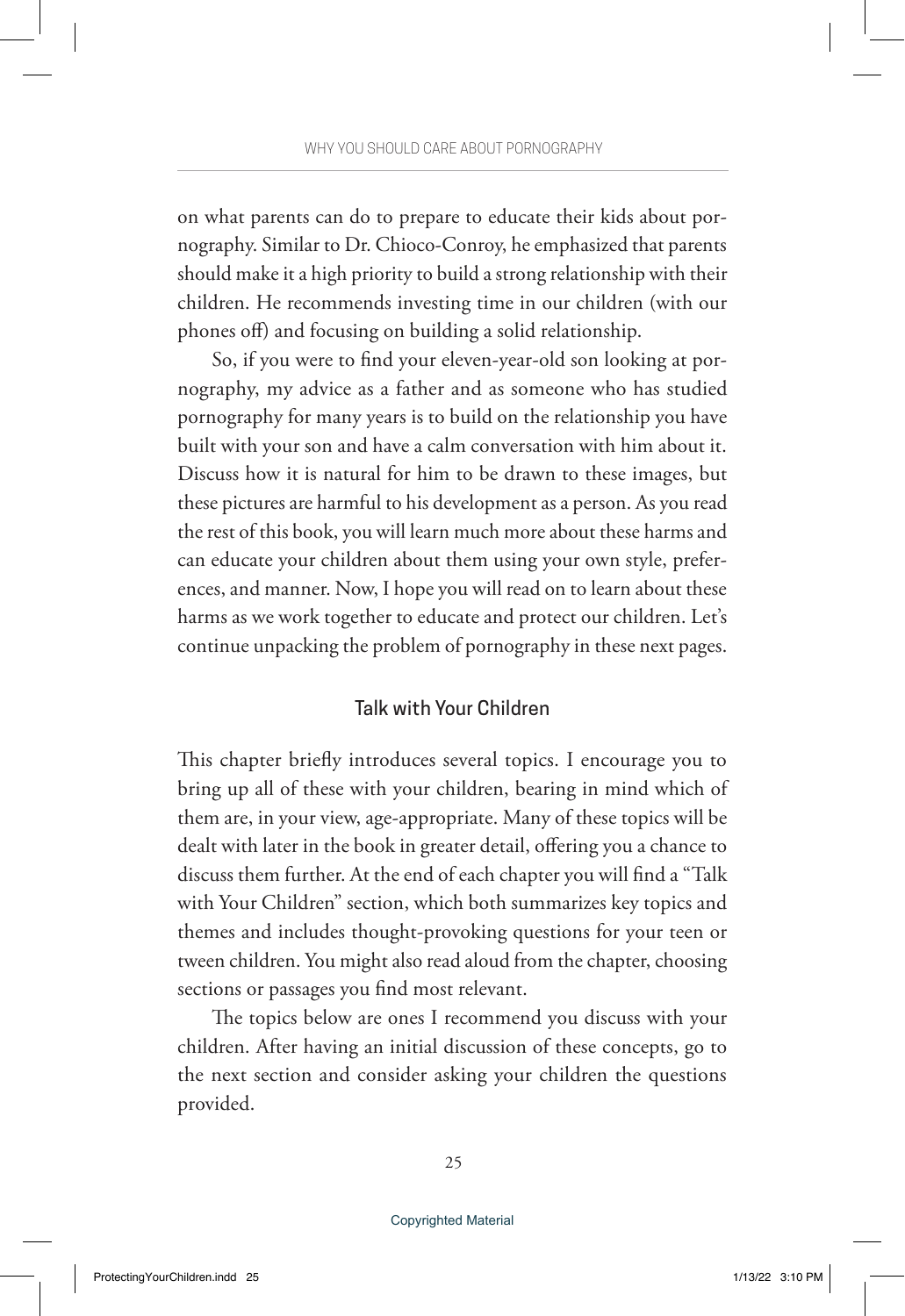**Topic 1:** Pornography is degrading to people in it. People in pornography note that they are treated violently and some are even held hostage while the pornographic material is being filmed. Those women are somebody's daughter, sister, or special someone.

**Topic 2:** Pornography is degrading, especially toward women.

**Topic 3:** Pornography objectifies women (and men). That means you don't really see someone as a person worthy of respect, but as an object to be used. Research has shown that the more pornography people use, the more they see women as objects and not as people. This is dangerous because the more you see someone as an object the easier it is to justify hurting them. In much of pornography, the lesson is that women like to be hit during intimate activity, sending the message that men's violence against women is okay.

**Topic 4:** The more some people watch pornography, the more they will want to experience what they see. This is dangerous because so much of today's pornography is violent.

**Topic 5:** The more some men watch pornography, the less able they are to function sexually with a real-life partner.

#### Questions to Ask Your Children

You can use the questions below to talk with your children about the content in this chapter.

#### *Children who are 8–12 years old*

- 1. If someone showed you a picture of people who didn't have their clothes on, what do you think you would do?
- 2. Do you think it is okay to watch videos where people have no clothes on?
- 3. If you are over at a friend's house and they told you they wanted to show you something cool but that you can't tell your parents, what would you say?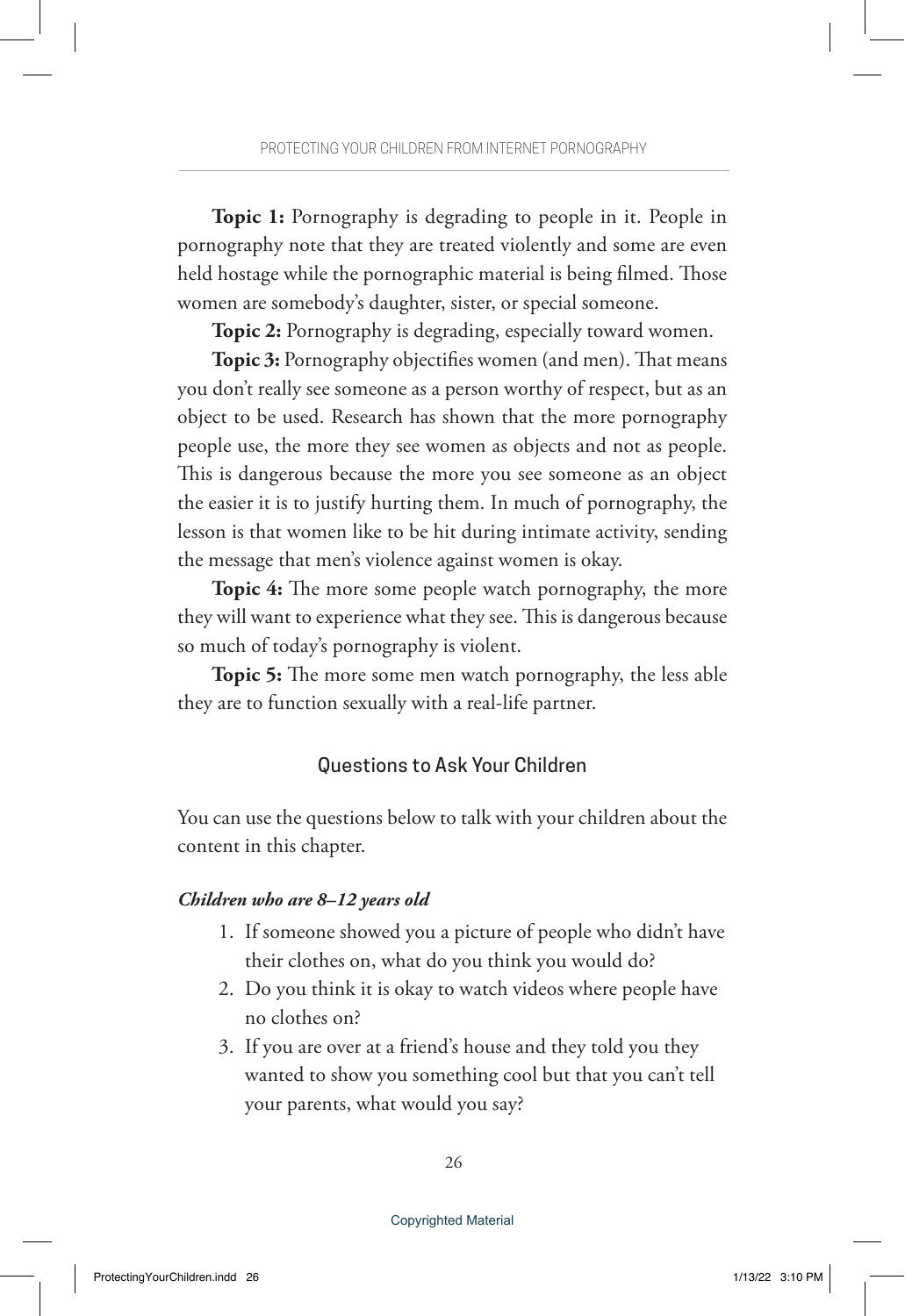#### *Children who are 13–17 years old*

- 1. When your friends hand you their iPhones or iPads, what kinds of things do they show you?
- 2. In the past, what have you done when a friend of yours handed you a smartphone and it had pictures of people who didn't have clothes on?
- 3. How did looking at the pictures make you feel inside?
- 4. Were any of the images you've seen in pornography violent?
- 5. What do you think the makers of pornography want you to think when they show violent content in their video clips?
- 6. If you based your views on what sex should be like on the pornography you have seen, what do you think the consequences of that decision would be?